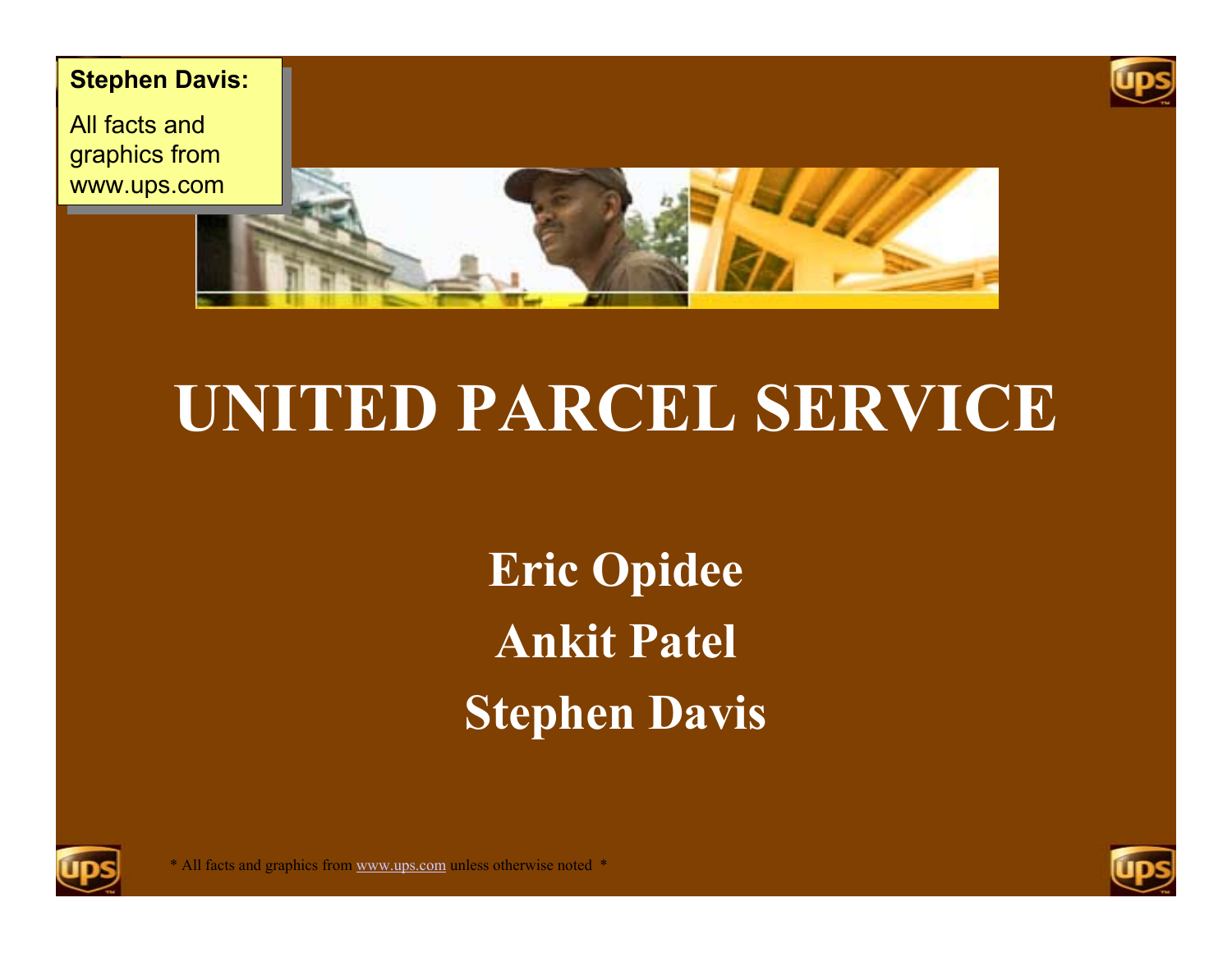





#### **UNITED PARCEL SERVICE**

**Presented to Professor Anna Nagurney and FoMgt 341: Logistics and Transportation**



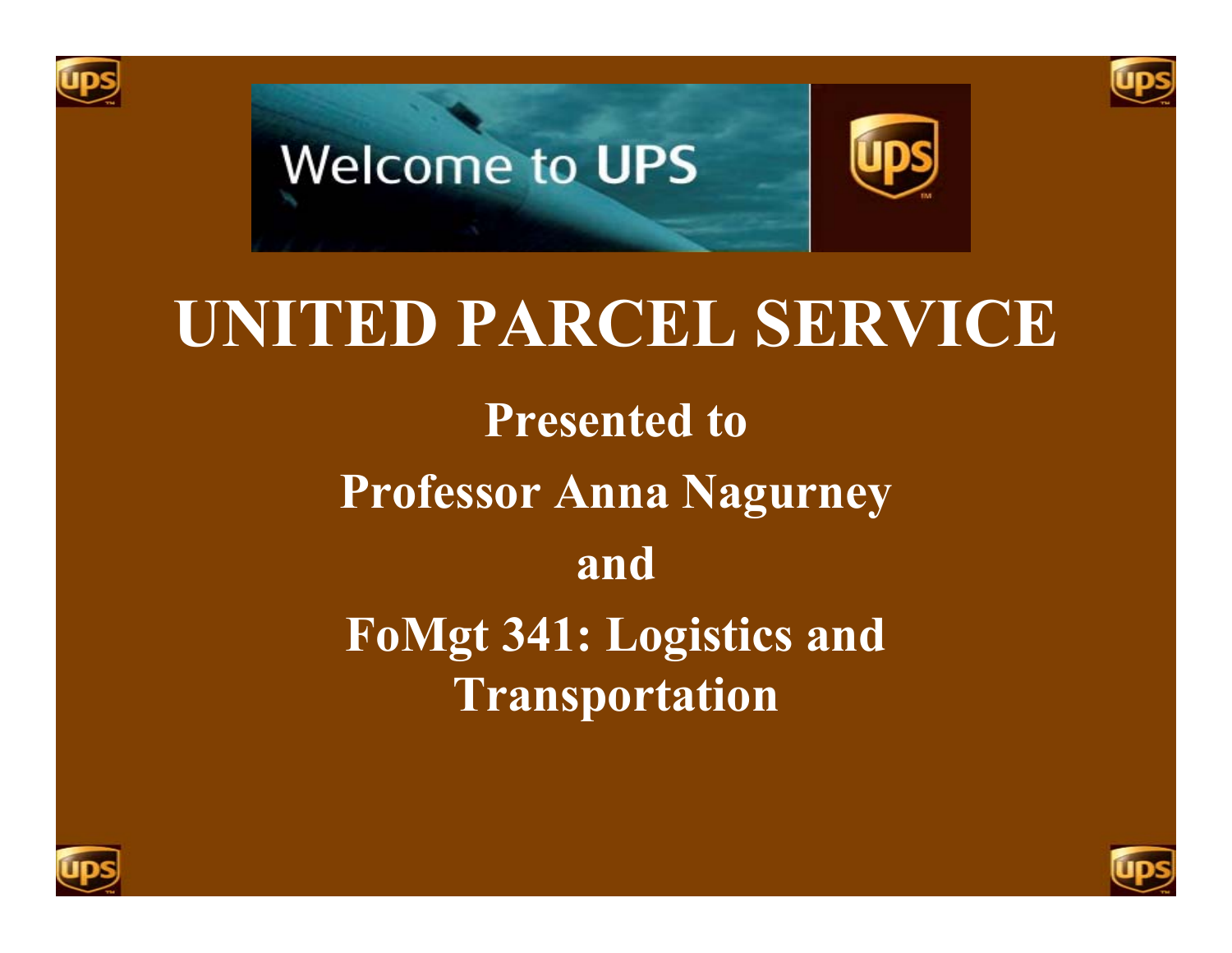



# **UNITED PARCEL SERVICEBrief History**

- **1907: Founded by James Casey.**
	- **Made most deliveries on foot and used bicycles for longer trips.**
- **1913: The company began using consolidated delivery, combining packages addressed to a certain neighborhood onto one delivery vehicle.**
- **1919: Took on the name United Parcel Service.**
- **1924: Built the first conveyor belt system for handling packages.**





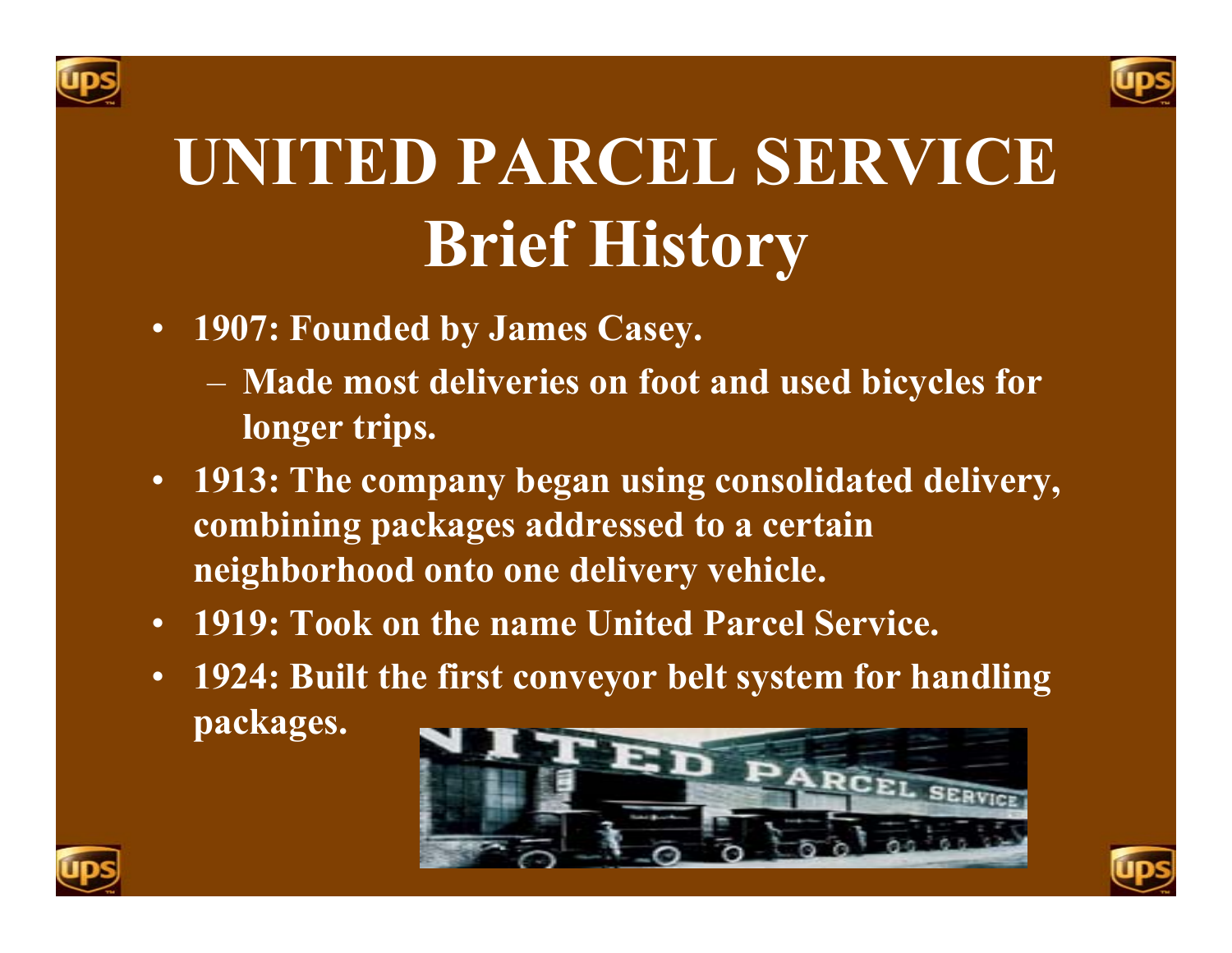



# **UNITED PARCEL SERVICEBrief History**



- **1929: UPS became the first package delivery company to provide air service via privately operated airlines.**
- **1930: UPS expands to east coast. Retail store delivery operations begin in New York.**
- **1975: Becomes first package delivery company to serve every address in the 48 contiguous United States.**
- **1985: Started international air service between U.S. and six European countries.**
- $\bullet$ **1988: UPS begins to operate their own airline.**



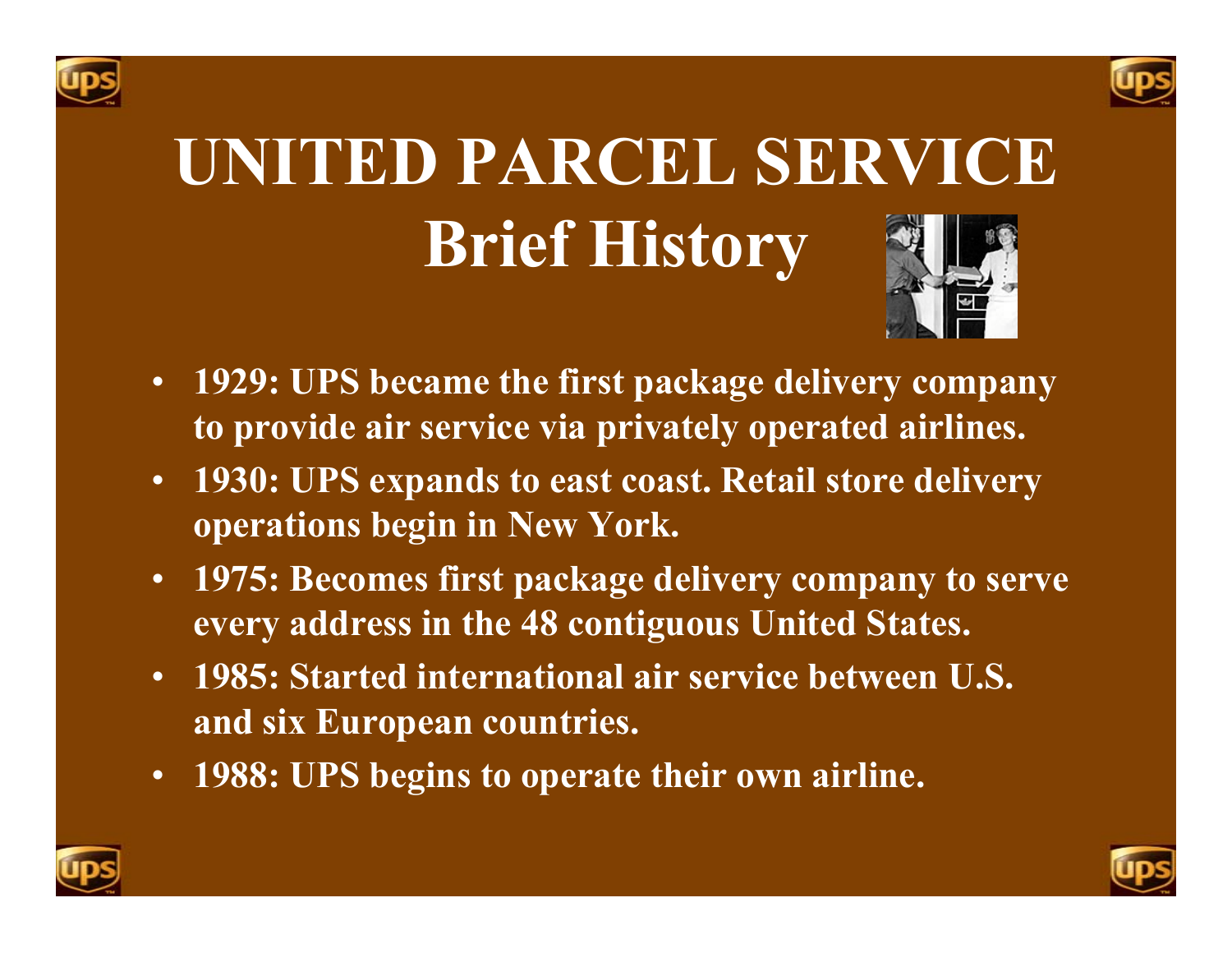



# **UNITED PARCEL SERVICEBrief History**

- •**1992: Electronic tracking of all ground packages begins.**
- • **1994: UPS.com goes live. Also online tracking software provides a real-time image of receiver's signature.**
- **1996: Added capability to calculate rates and find transit times for shipments on any digital wireless device in the U.S.**
- **2002: Begins** *international* **hub operations.**



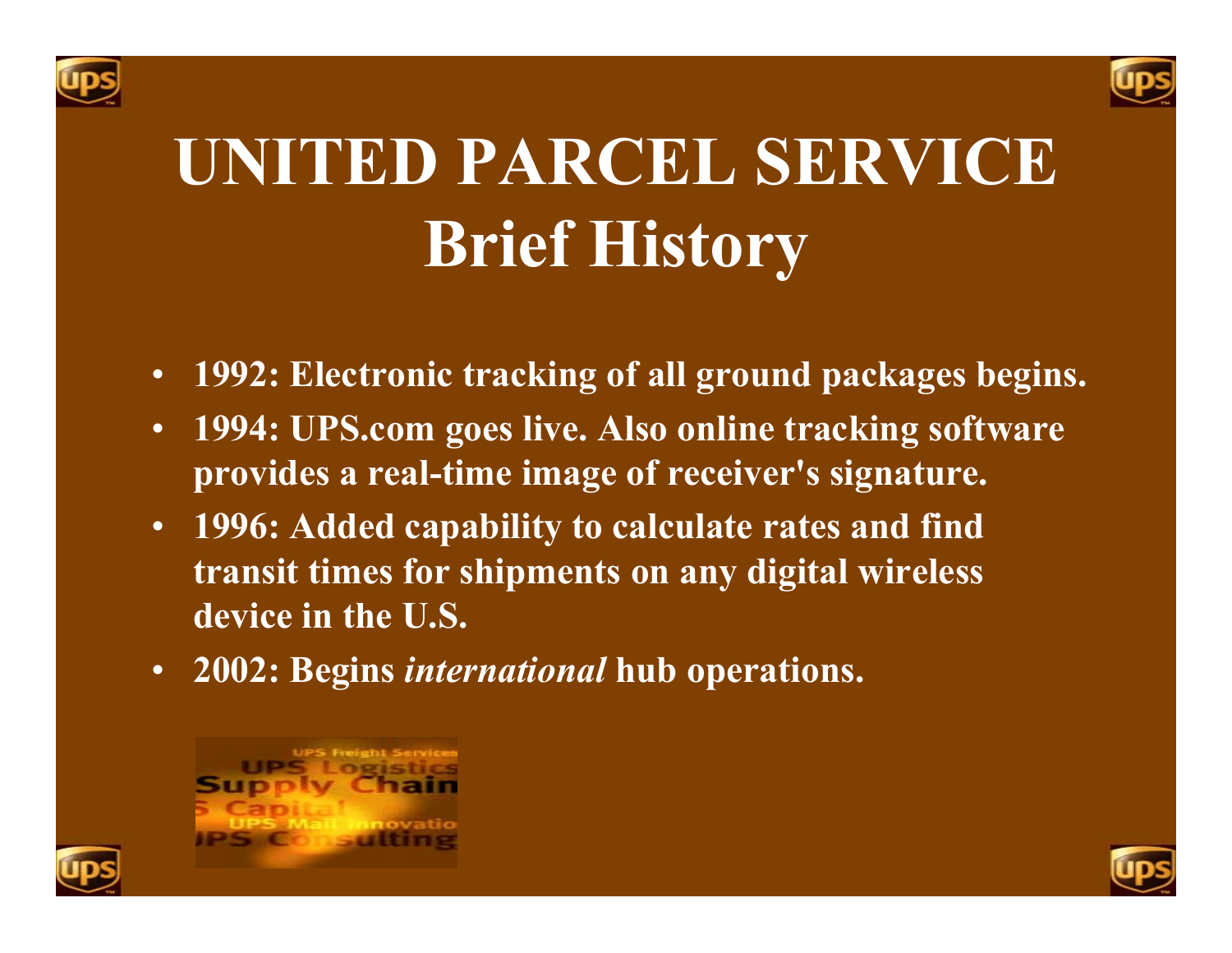



## **UNITED PARCEL SERVICEExecutives**

- •**Michael L. Eskew (Chairman and CEO)**
- $\bullet$ **Thomas H. Weidemeyer (COO)**
- •**D. Scott Davis (CFO)**
- •**Kenneth W. Lacey (CIO)**
- •• Chris D. Mahoney (Global Transportation Services)
- •**Joseph M. Pyne (Supply Chain Group Senior VP) <sup>r</sup>**















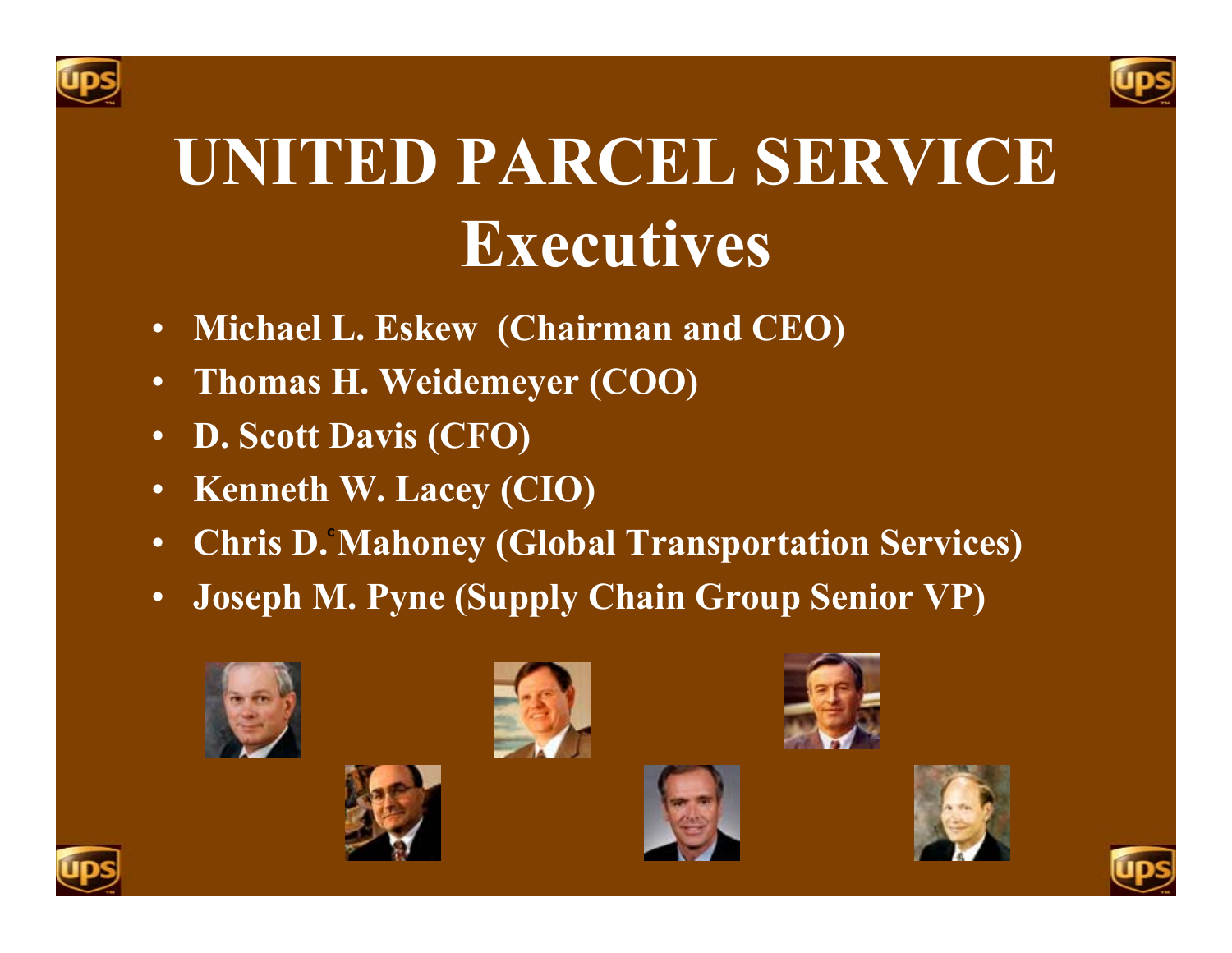



### **UNITED PARCEL SERVICEModes of Transportation**

 $\bullet$ Ships

 $\bullet$ • Planes



 $\bullet$ • Trains

•Trucks







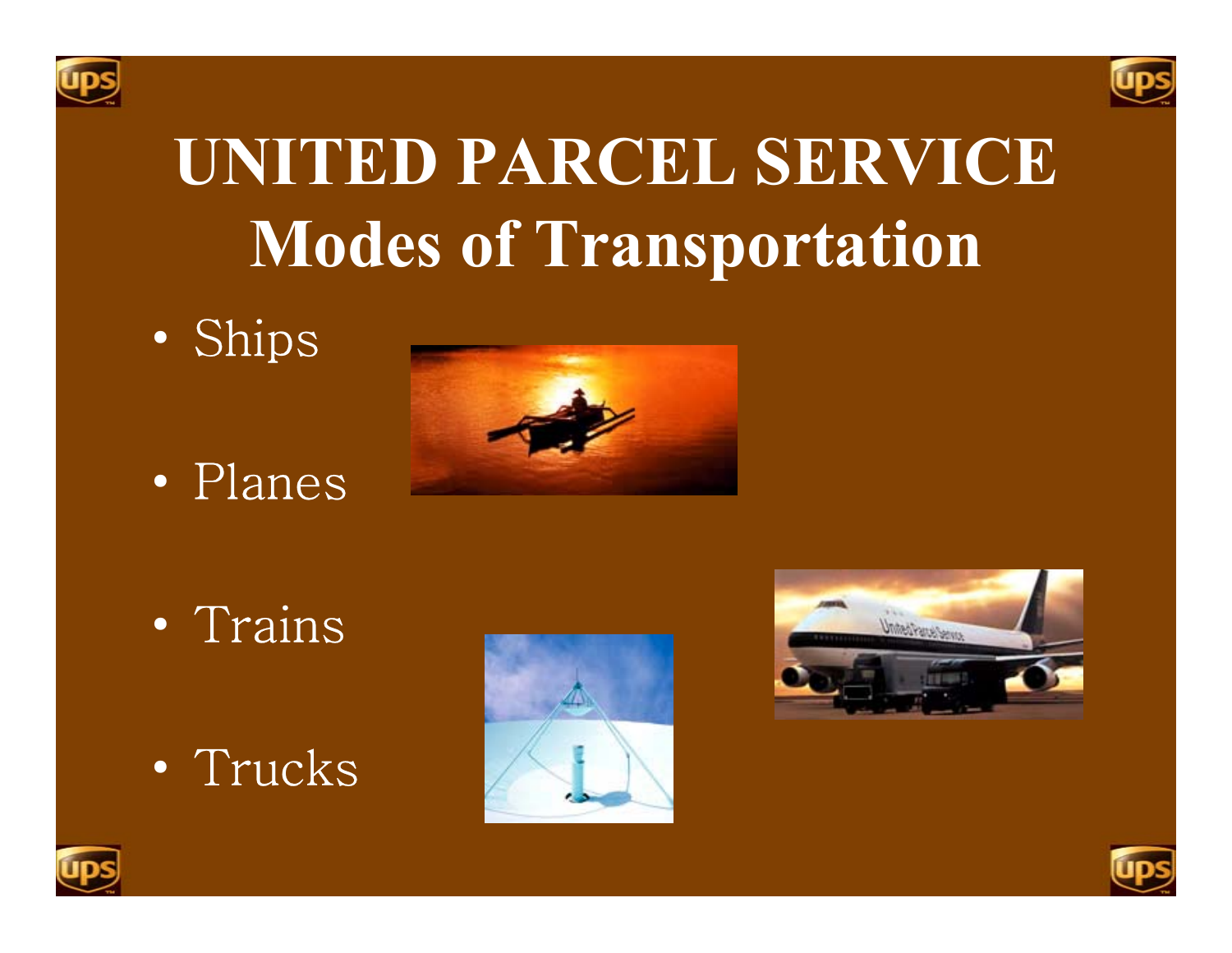



# **UNITED PARCEL SERVICECompanies**

- **UPS Air Cargo**
- **UPS Aviation Technologies**
- **UPS Capital Corporation**
- **UPS Consulting**
- **UPS Mail Innovations**
- **Mail Boxes Etc., Inc.**
- **UPS Professional Services**
- **UPS Supply Chain Solutions**
- **UPS TeleServices**

















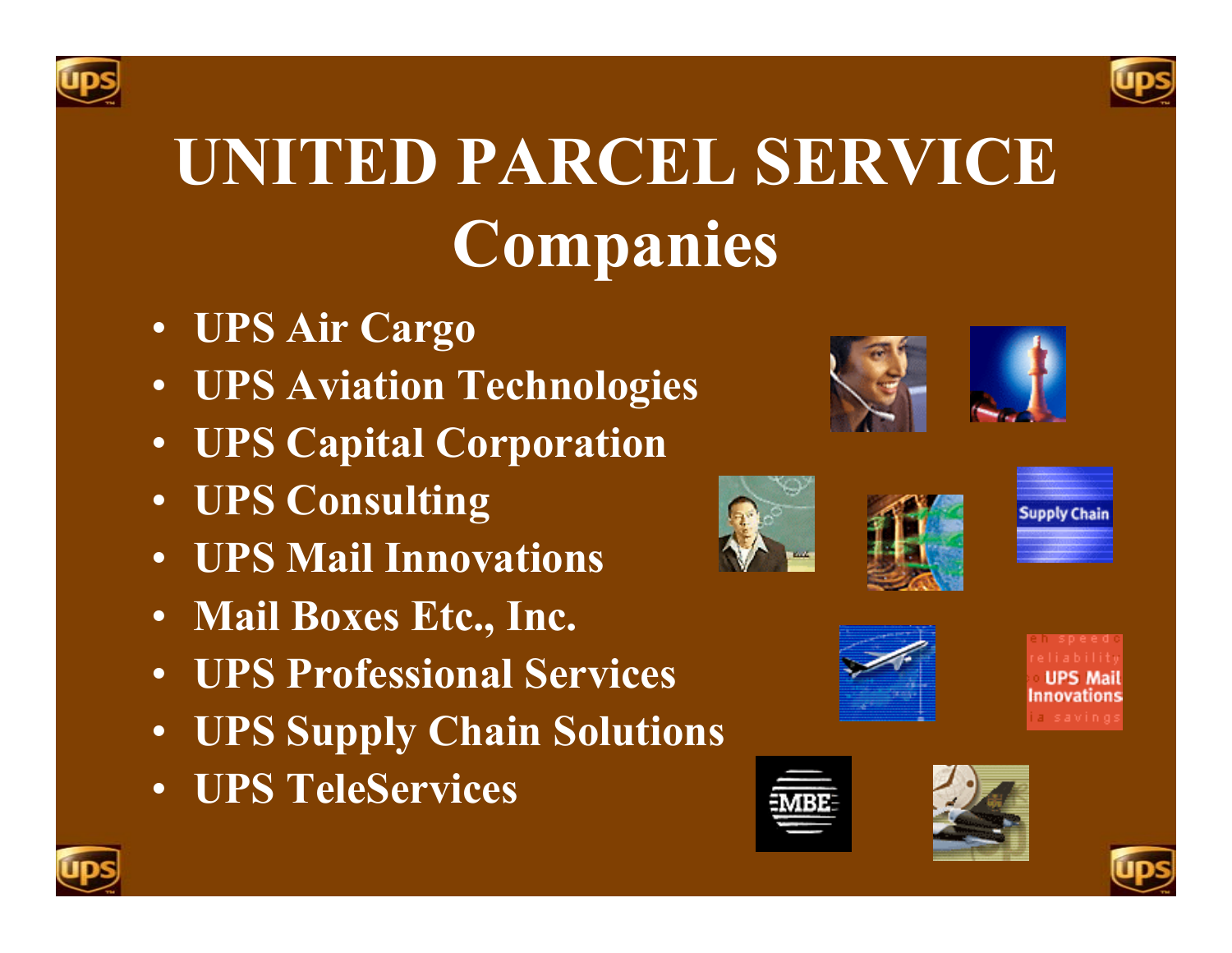



### **UNITED PARCEL SERVICE Movement of Assets**





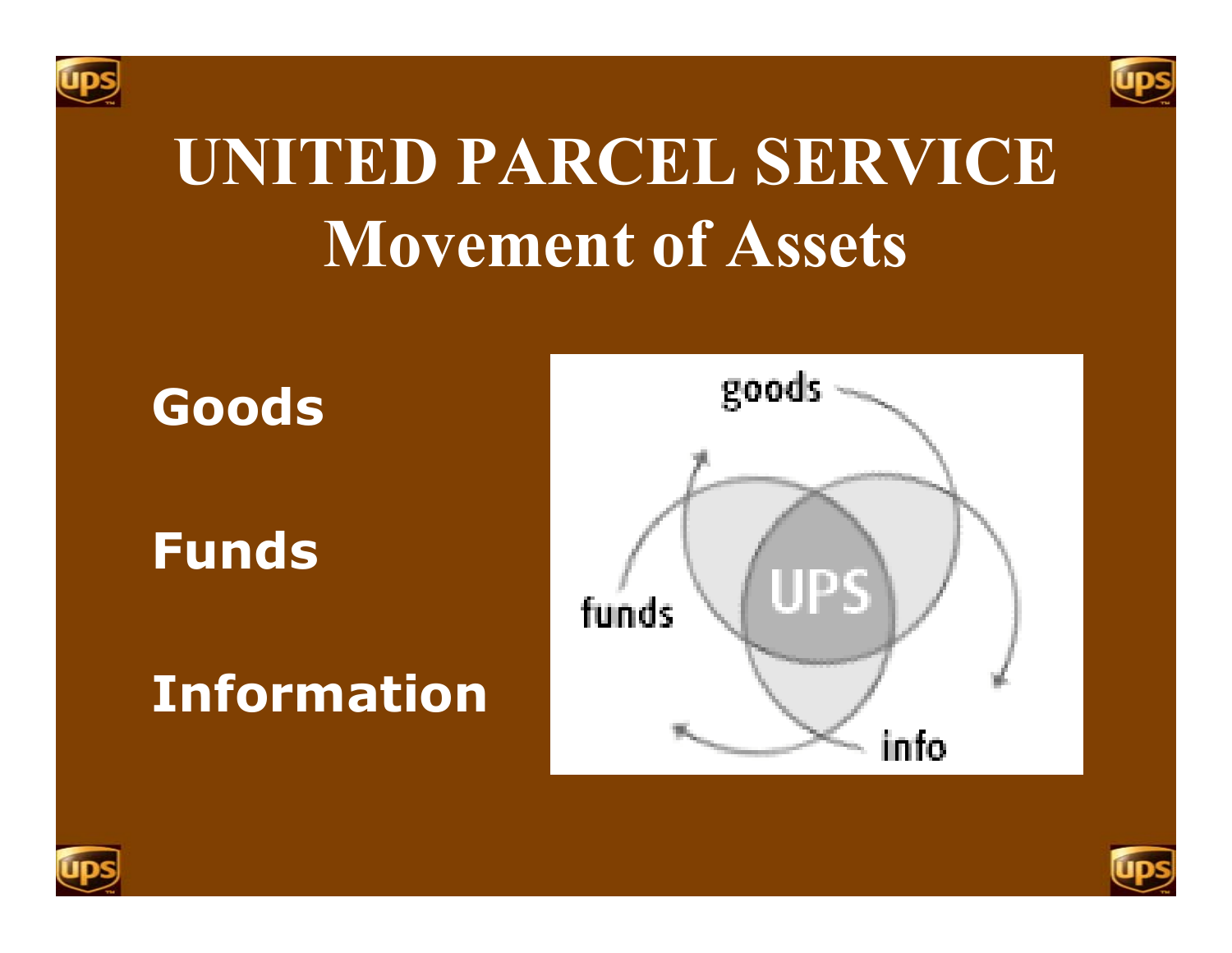



## **UNITED PARCEL SERVICE Movement of Goods**

- **Transport packages for the average consumer.**
- **Takes on Business's supply chain needs in more than 200 countries.**
	- **The UPS small package network transports 13.3 million packages and documents every day.**
	- **UPS Airlines is the 11th largest airline in the world**
	- **1700 small package facilities (750 Distribution Centers).**
		- **"Utilizing ships, planes, trains and trucks. The goal is to optimize loads, minimize costs and enhance reliability."**



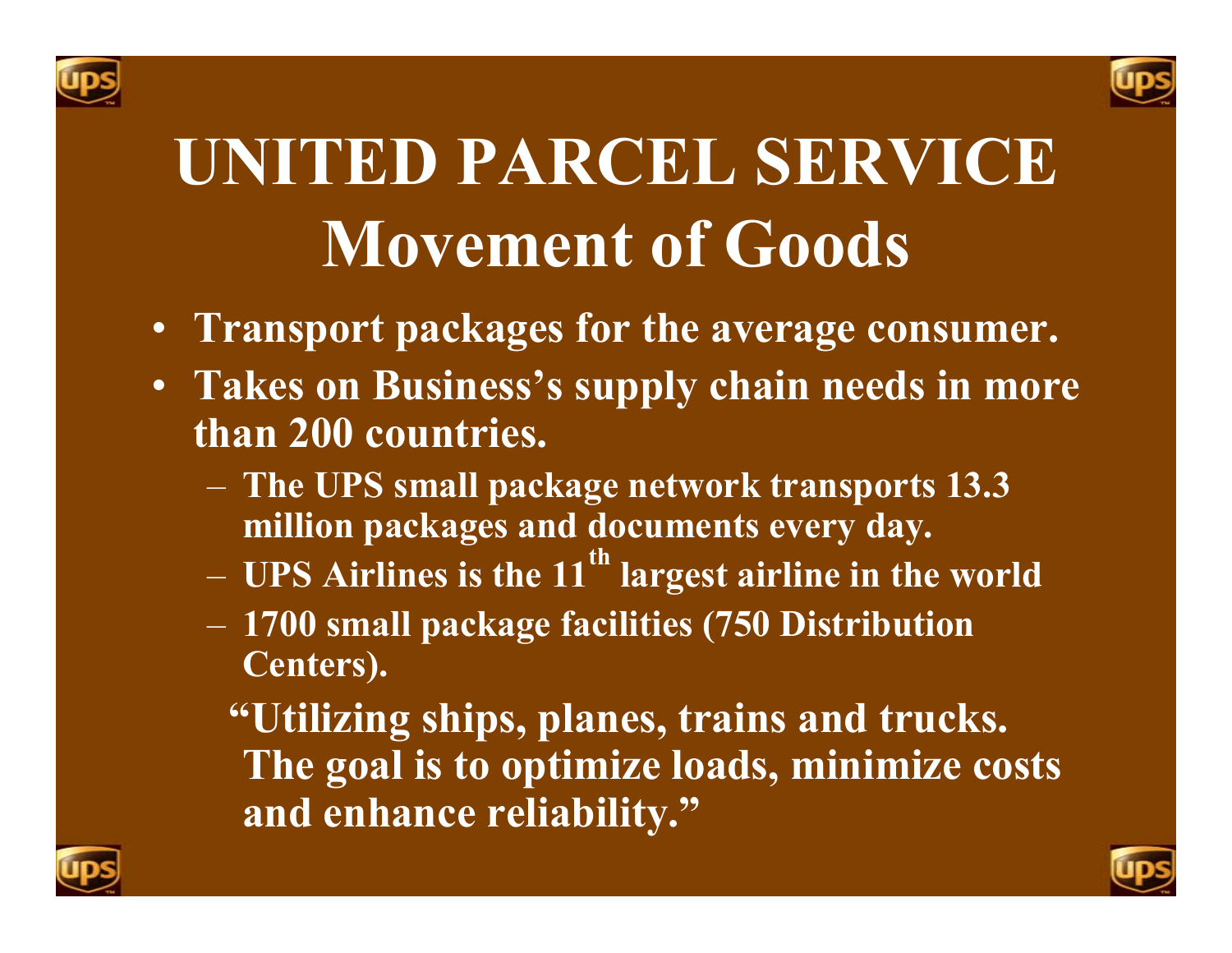



# **UNITED PARCEL SERVICEMovement of Information**

- **Technology allows business's to retrieve information vital to their supply chains because of UPS's Tracking Systems.**
	- **Monitors performance.**
	- **UPS Consulting, a subsidiary, provides strategic advice to help businesses design the most efficient supply chains using the best technology systems available for their specific needs.**
	- **UPS's databases and systems connect seamlessly with appropriate third parties to speed international trade.**
	- **UPS information technology tracks and forecasts the movement of goods to ensure customers can monitor each step of the journey.**



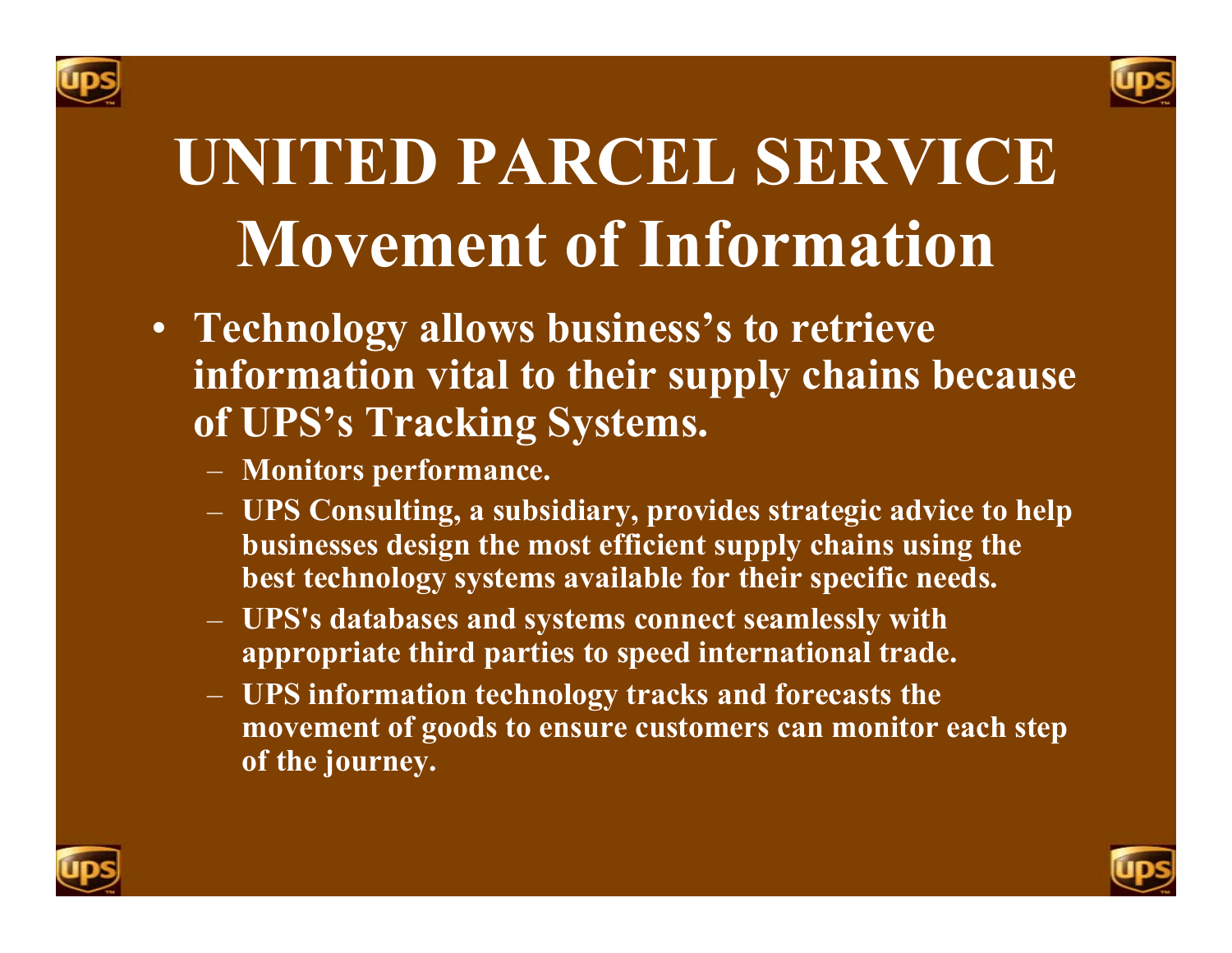



## **UNITED PARCEL SERVICEMovement of Funds**

- • **UPS Transportation Services provide the following financial benefits:**
	- **Products offered by UPS Capital include C.O.D. accelerated payment services, working capital, commercial financing and insurance.**
	- **Improved supply chains, when combined with financing from UPS, can lead to improved cash flow, lower capital requirements, minimized duties and taxes and quicker cash receipts.**
	- **Providing Business's with immediate shipping information allows accounting functions, to bill and receive payments more quickly.**
	- **UPS Consulting redesign supply chains to strengthen a company's balance sheet.**

#### **"The solution is only as good as the diagnosis."**



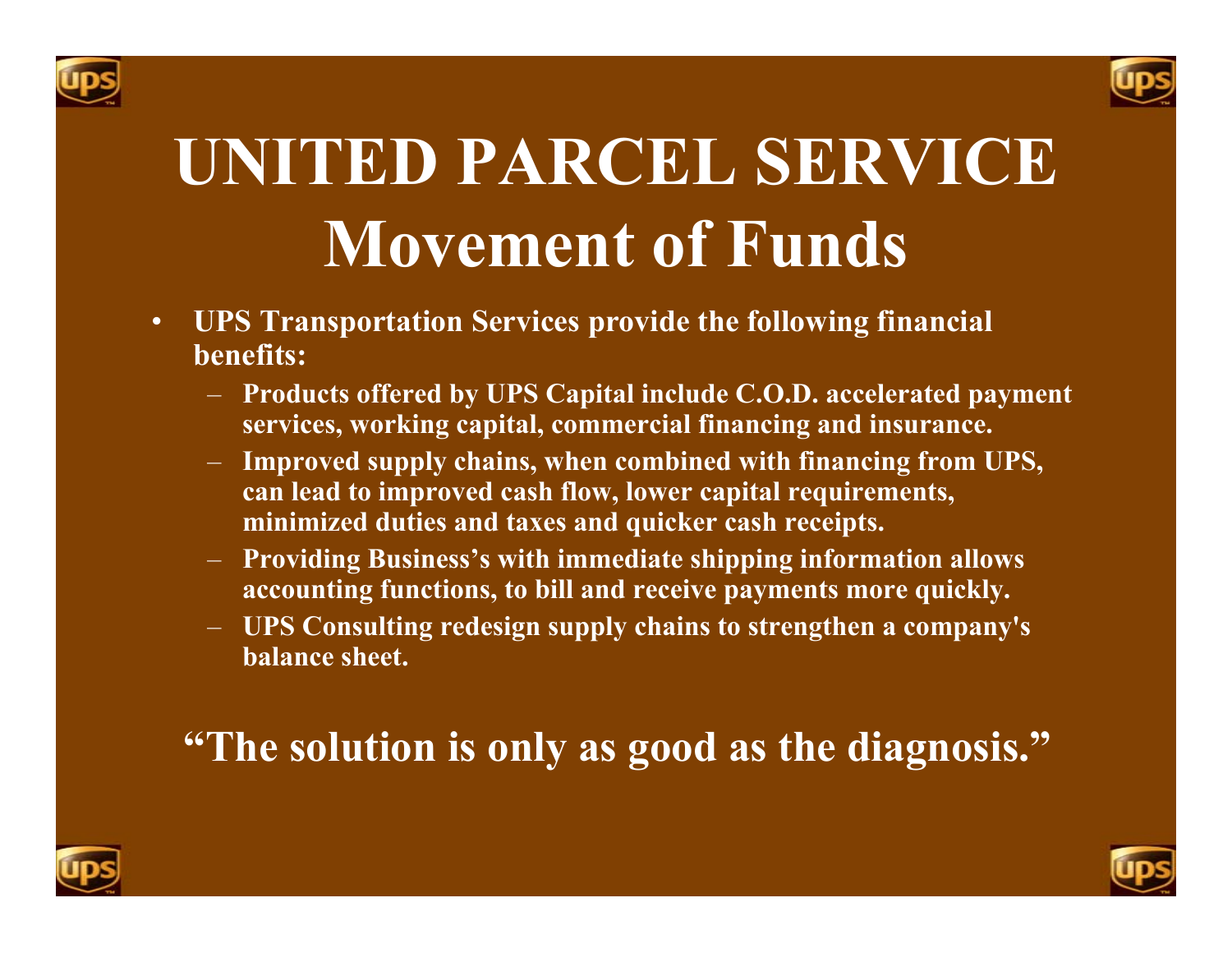



#### • **Consolidation :**

- **Collection of Parcels.**
- **Traffic trends and road conditions are continuously monitored to insure that the optimal path is taken.**
- **From his/her truck, the driver has access to a hand-held computer device (DIAD) that captures information about each packages and delivery.**
- • **The parcels are then assembled at the closest distribution center.**



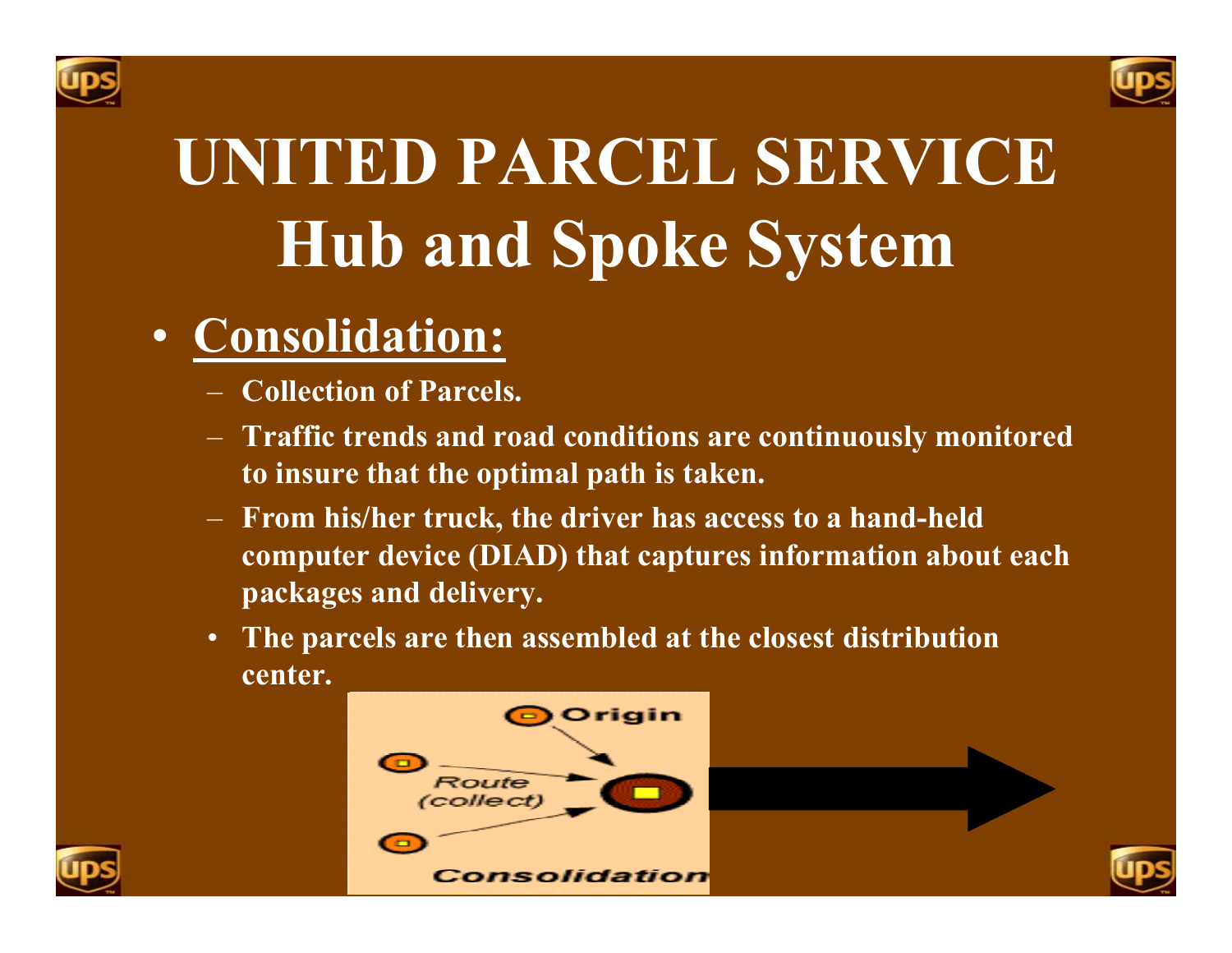



#### • **Distribution**

- **On a hub to hub basis, depending on the distance involved, the mode used between hubs will either be by trucking or air.**
- **Commonly, trucks are dominantly used for distances less than 400 miles (600 km).**
- **The main air hub is Louisville, Kentucky, which handles over 100 flights a day.**





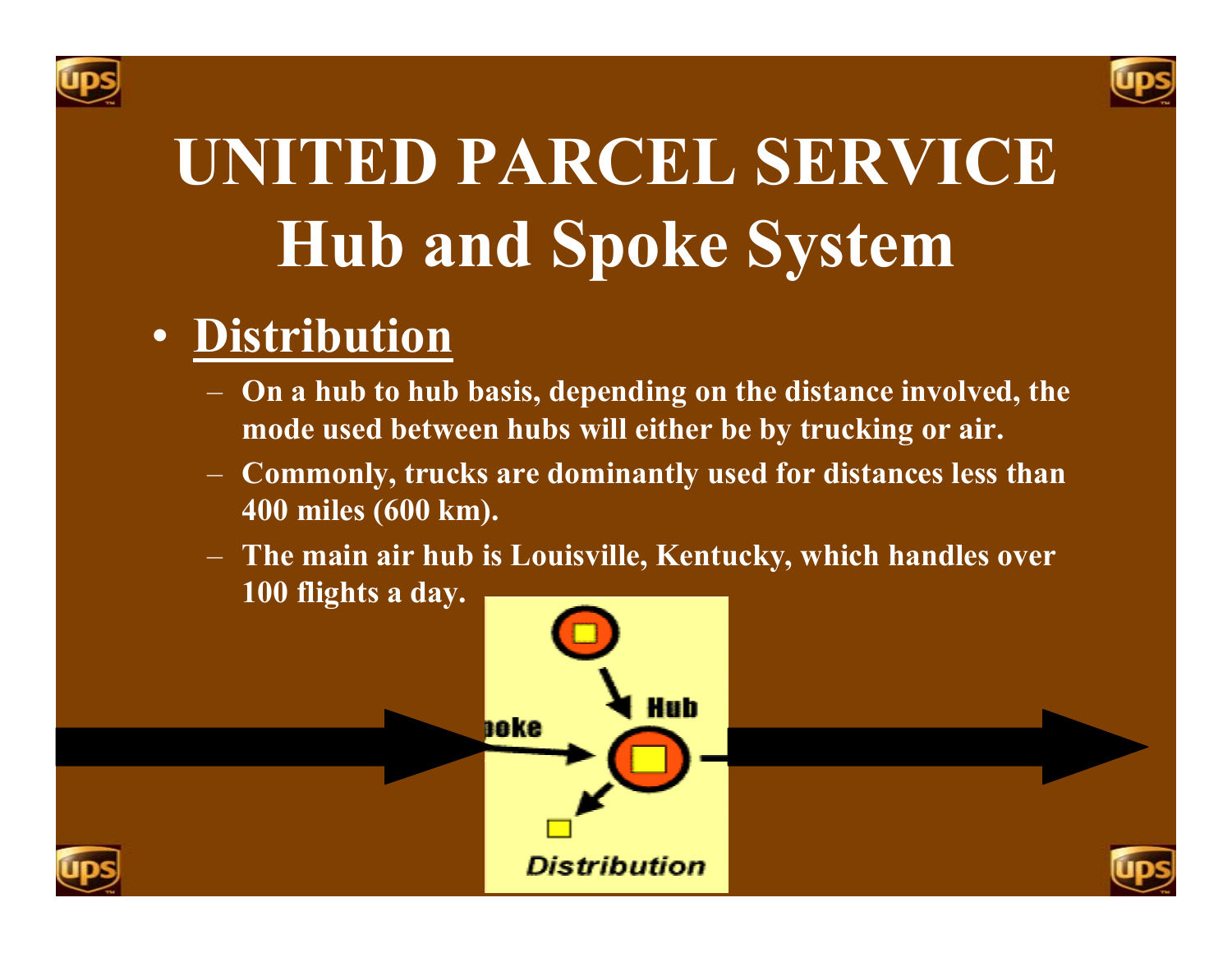



#### • **Fragmentation :**

- **Parcels have to be delivered to each individual destination.**
- **Fragmentation is combined with consolidation as a delivery truck route can be integrated with a pickup route.**
	- **This can be achieved only with a high level of control on the logistical chain.**



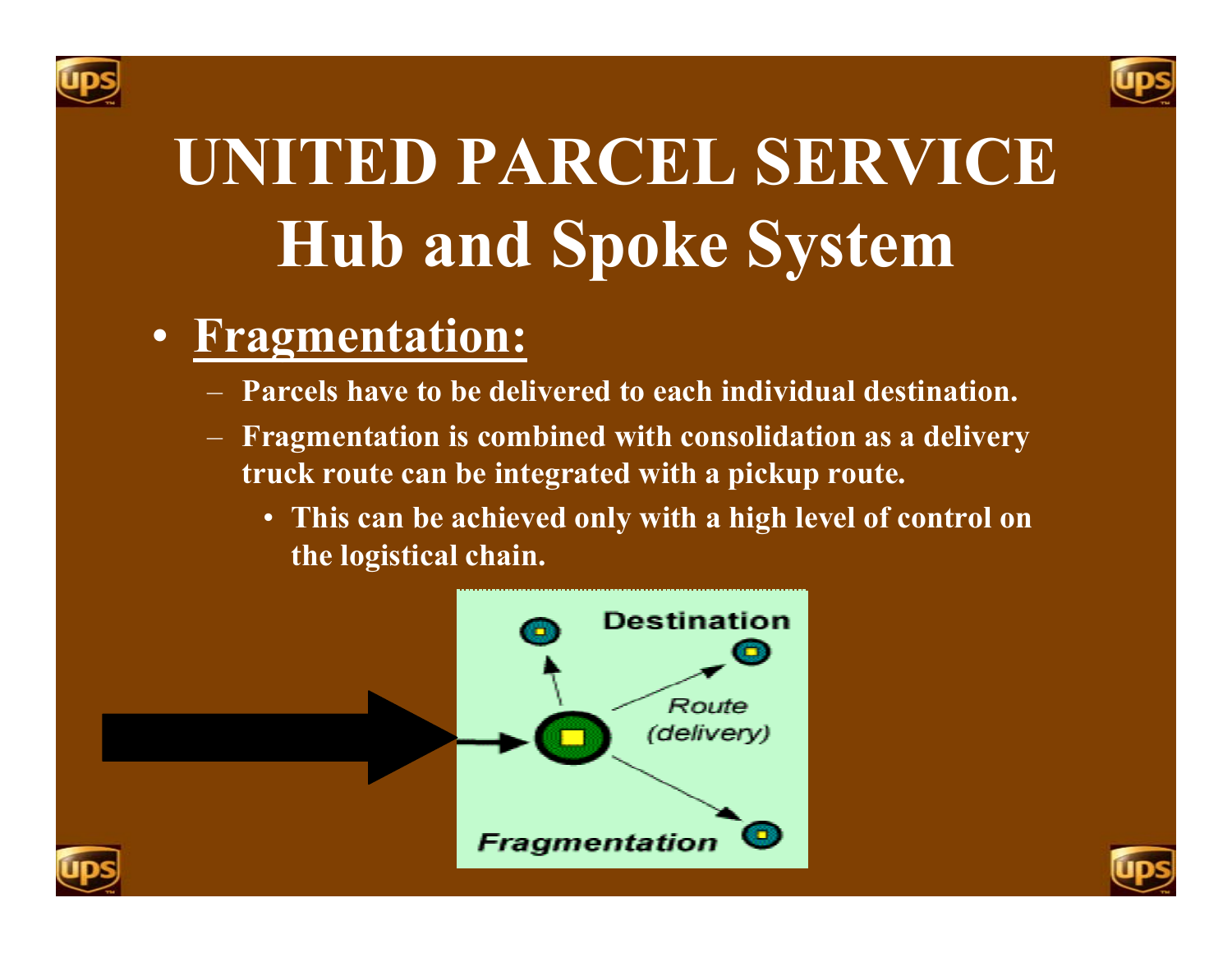







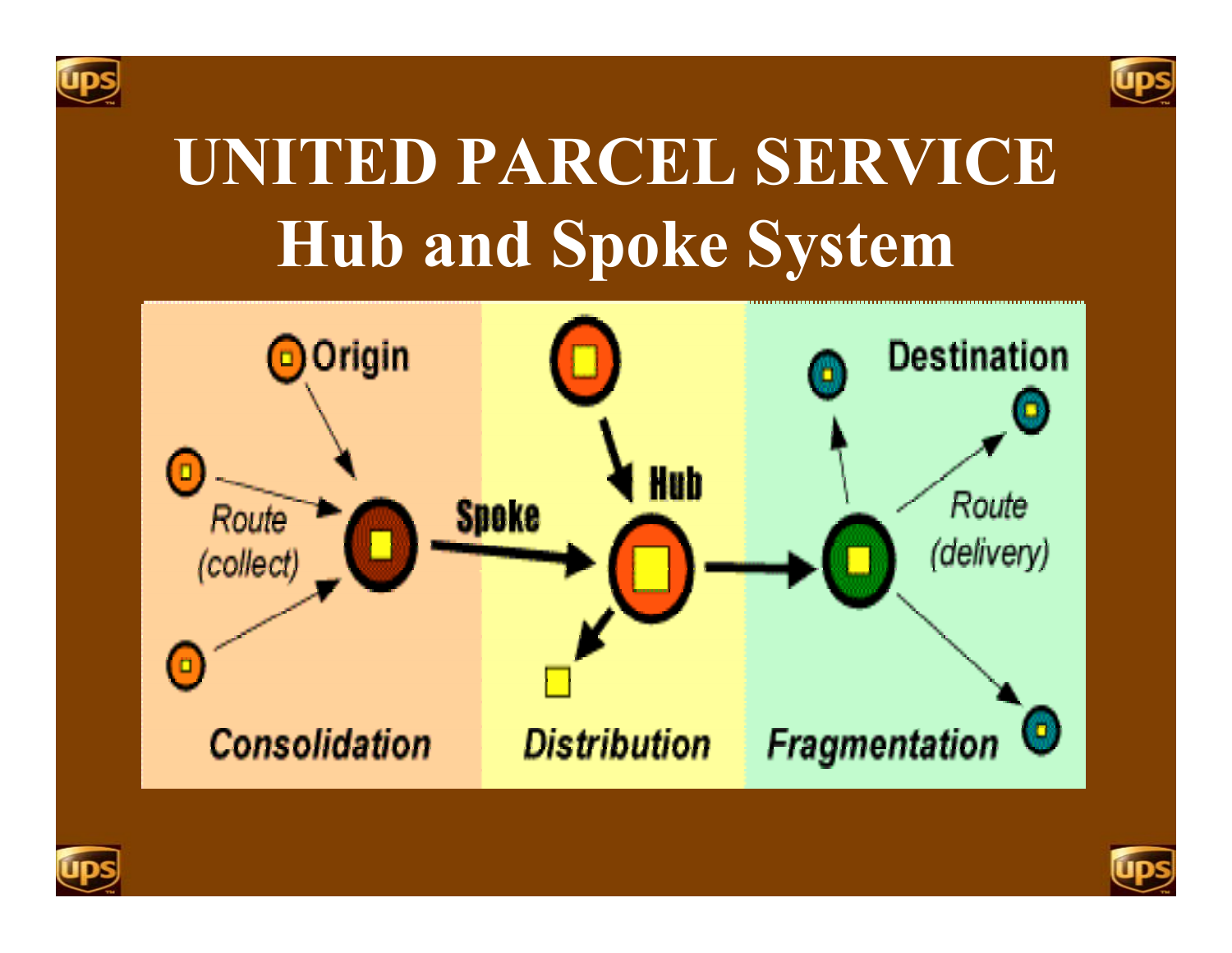



# **UNITED PARCEL SERVICE Major Hubs**





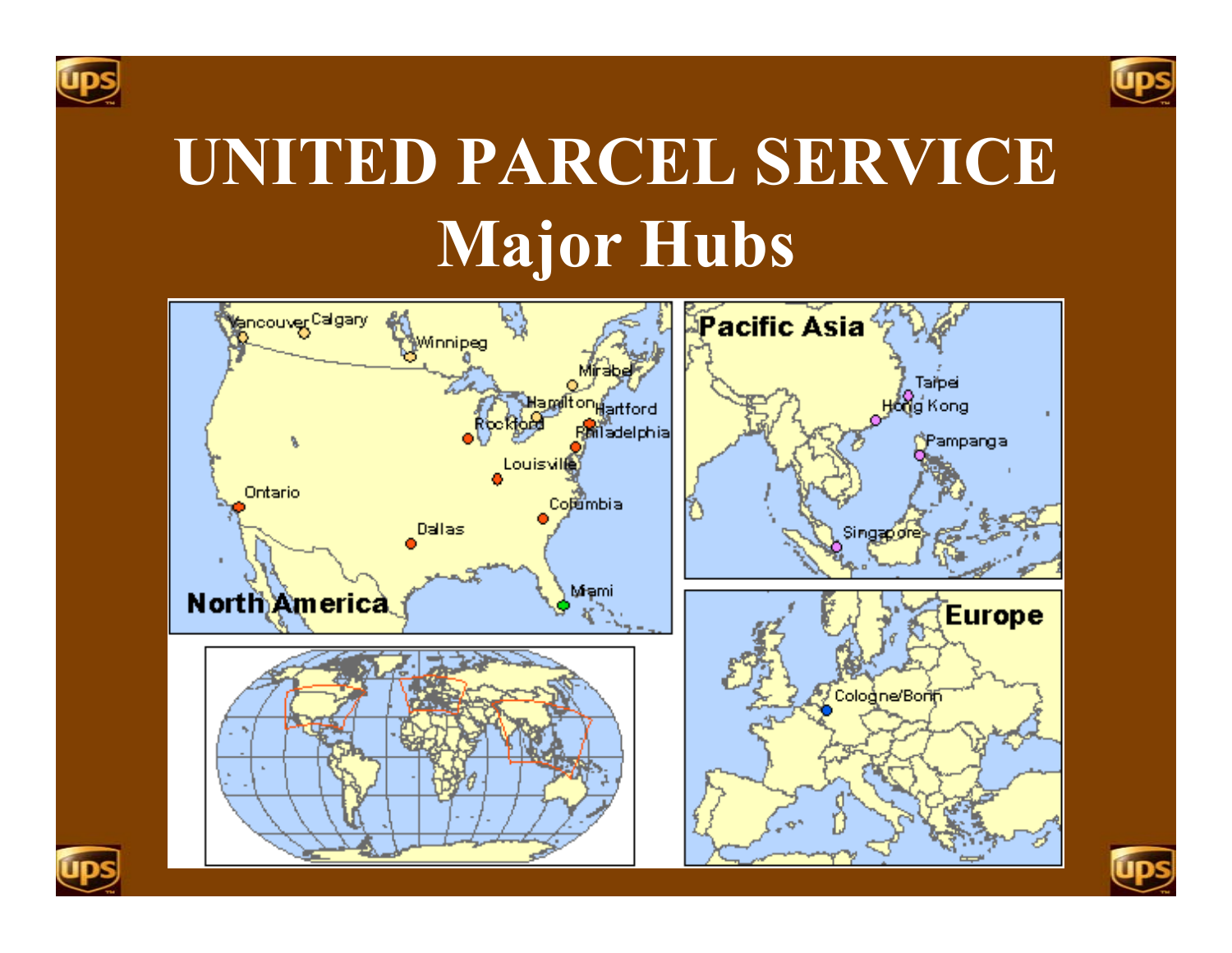



# **UNITED PARCEL SERVICE Central Problems/Solutions**

#### **Consumer Confidence in UPS's Delivery Times**

- • **UPS is the first shipping company to offer a money back guarantee on shipments.**
- • **UPS has recently improved delivery times in, Atlanta, Baltimore, Boston, Dallas, Houston, Indianapolis, Kansas City, Los Angeles, Miami, Minneapolis, New York, Philadelphia, Pittsburgh, San Francisco and Washington, D.C.**
- • **They did this by altering railroad schedules while improvements also came through modifications of UPS's hub-and-spoke interstate trucking network. Other improvements resulted from changing package sorting times or locations**



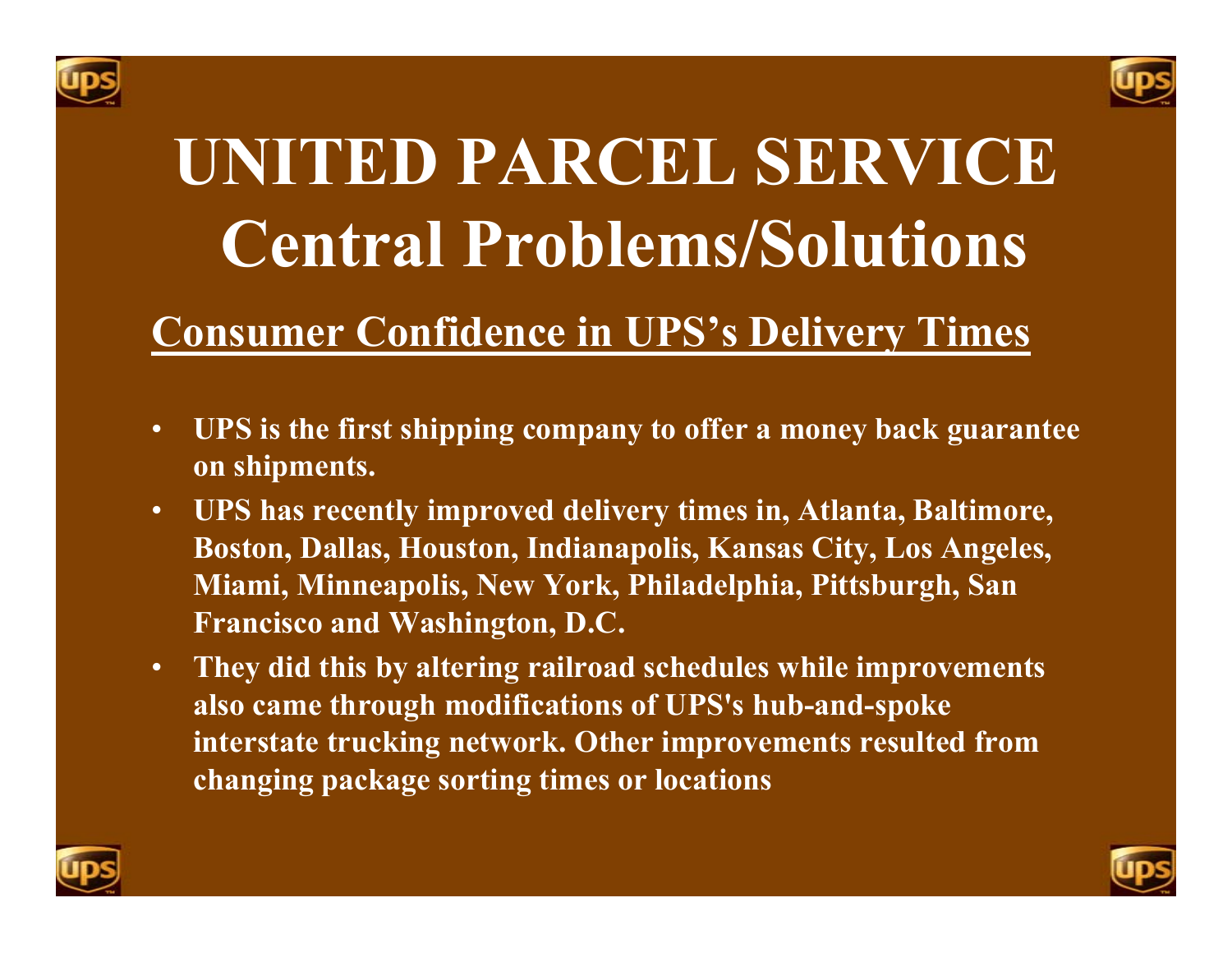



# **UNITED PARCEL SERVICECentral Problems/Solutions Speed of Package Delivery**

- • **Solution: Delivery Information Acquisition Device (Diad) Diad enabled drivers to scan package barcodes, capture signatures and then up-load this data onto our mainframe from any telephone.**
- • **UPS is basing the package-flow system on so-called smart labels that contain bar-coded delivery information and are already used by more than 90% of its customers.**



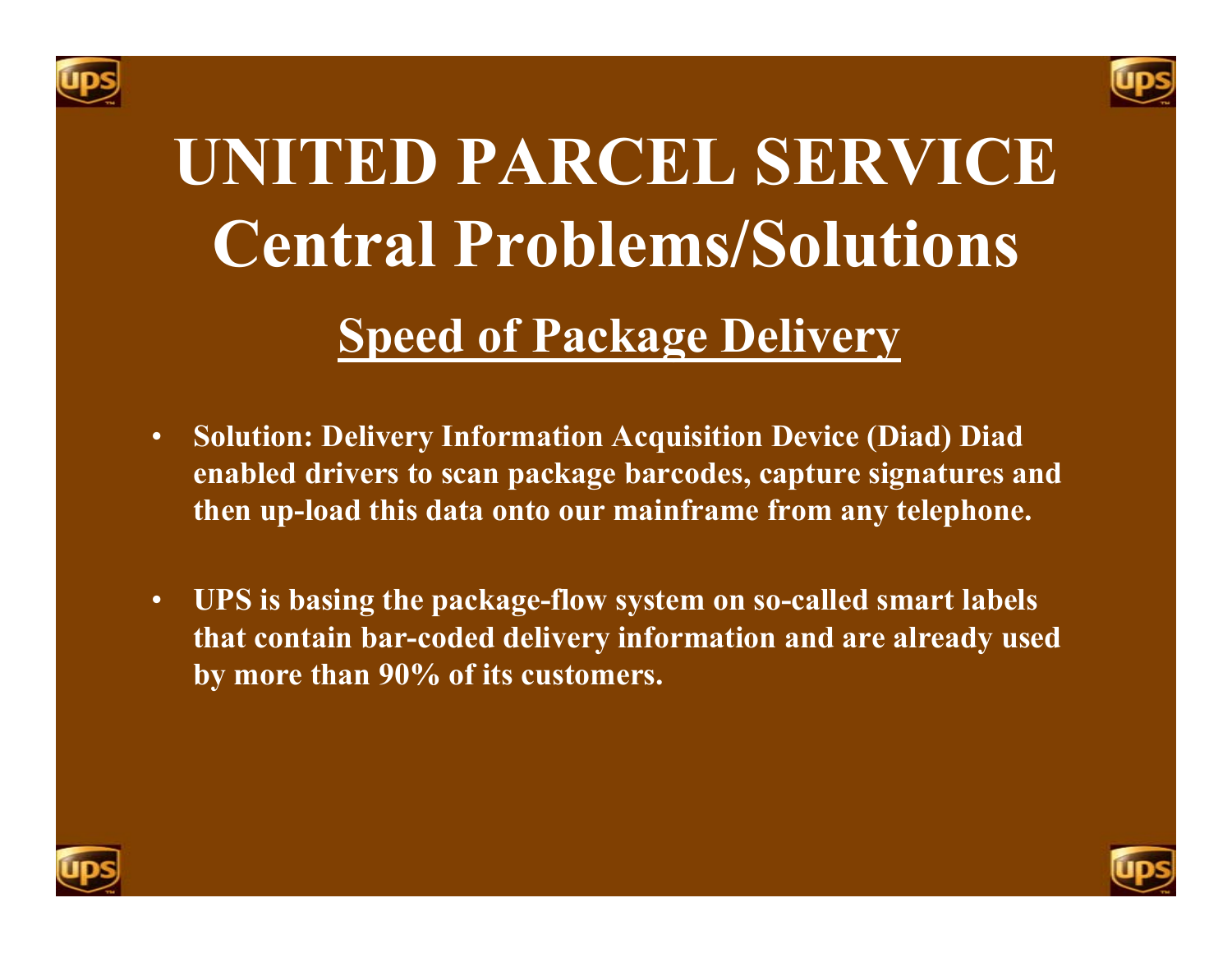



# **UNITED PARCEL SERVICECentral Problems\Solutions**

#### **Unstable Fuel Prices**

- • **As of 2003 a new software system, being written in a combination of C and C++ will generate preloading labels for packages to aid in the loading of delivery vans. In addition, it will also include builtin geographic information system software to help planners map out routes. and will run on UPS's existing back-end systems, with end users accessing it via PCs.**
- • **Implementation of Transportation computer software system should reduce the mileage of the company's delivery fleet by more than 100 million miles per year, saving about 14 million gallons of fuel.**
- •**Breaks down a massive operation by individual hub.**



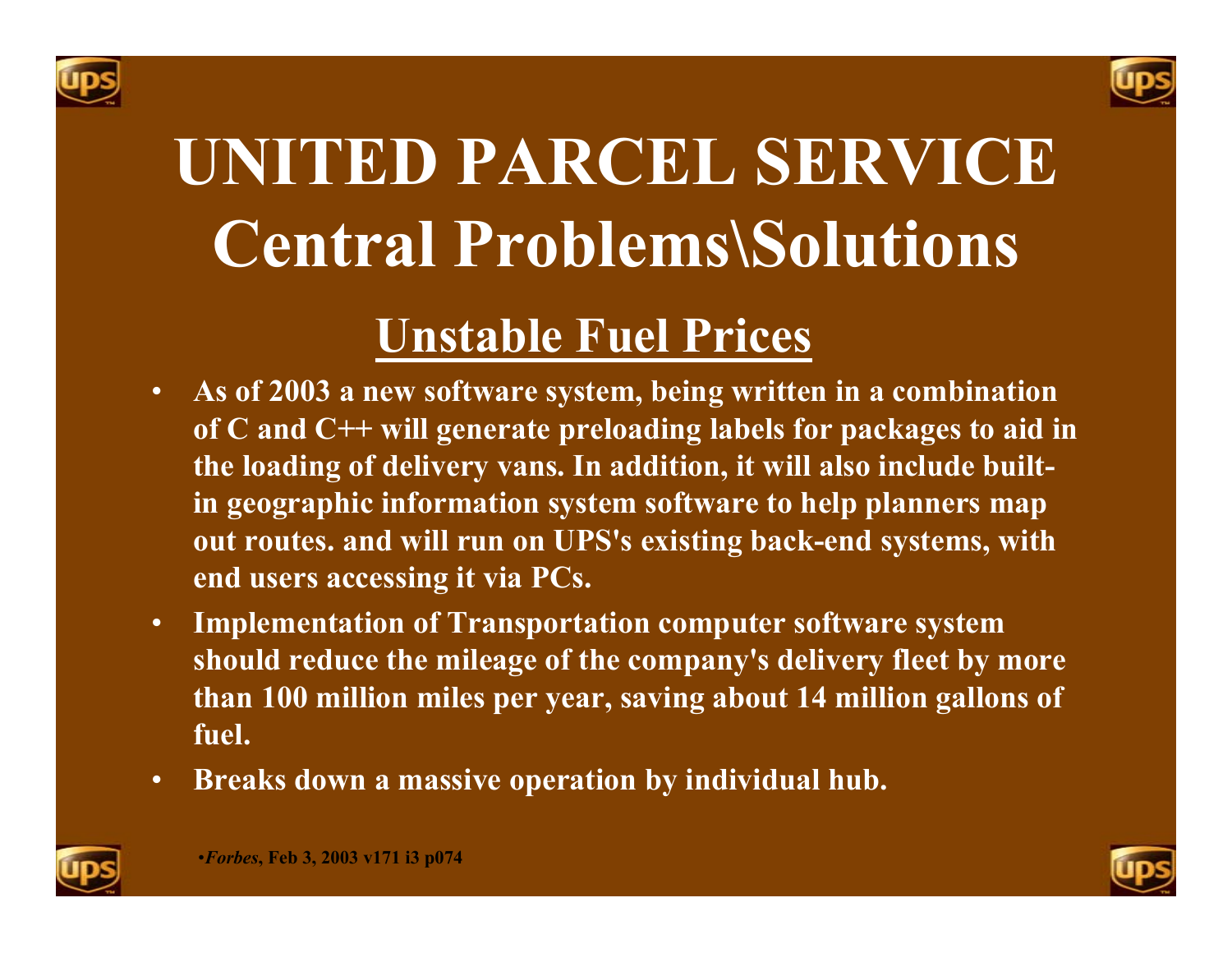



### **UNITED PARCEL SERVICECentral Problems/Solutions Pilots dependent on ground control to decide their every maneuver.**

- • **Implemented Automatic Dependent Surveillance-Broadcast, or ADS-B in planes cockpit.**
- • **ADS-B transmits speed, heading, altitude, and GPS coordinates, to all other planes similar equipped allowing each to map traffic around them. As a result pilots become aware of other planes operations, and can act upon those to create their own path flows which minimizes time and fuel usage.**
- • **Specifically used in bad weather and at night, where air traffic is most highly volatile.**
- • **Goal for Louisville KT to go from 304,000 to 500,000 an hour, if this strategy is implemented as desired.**



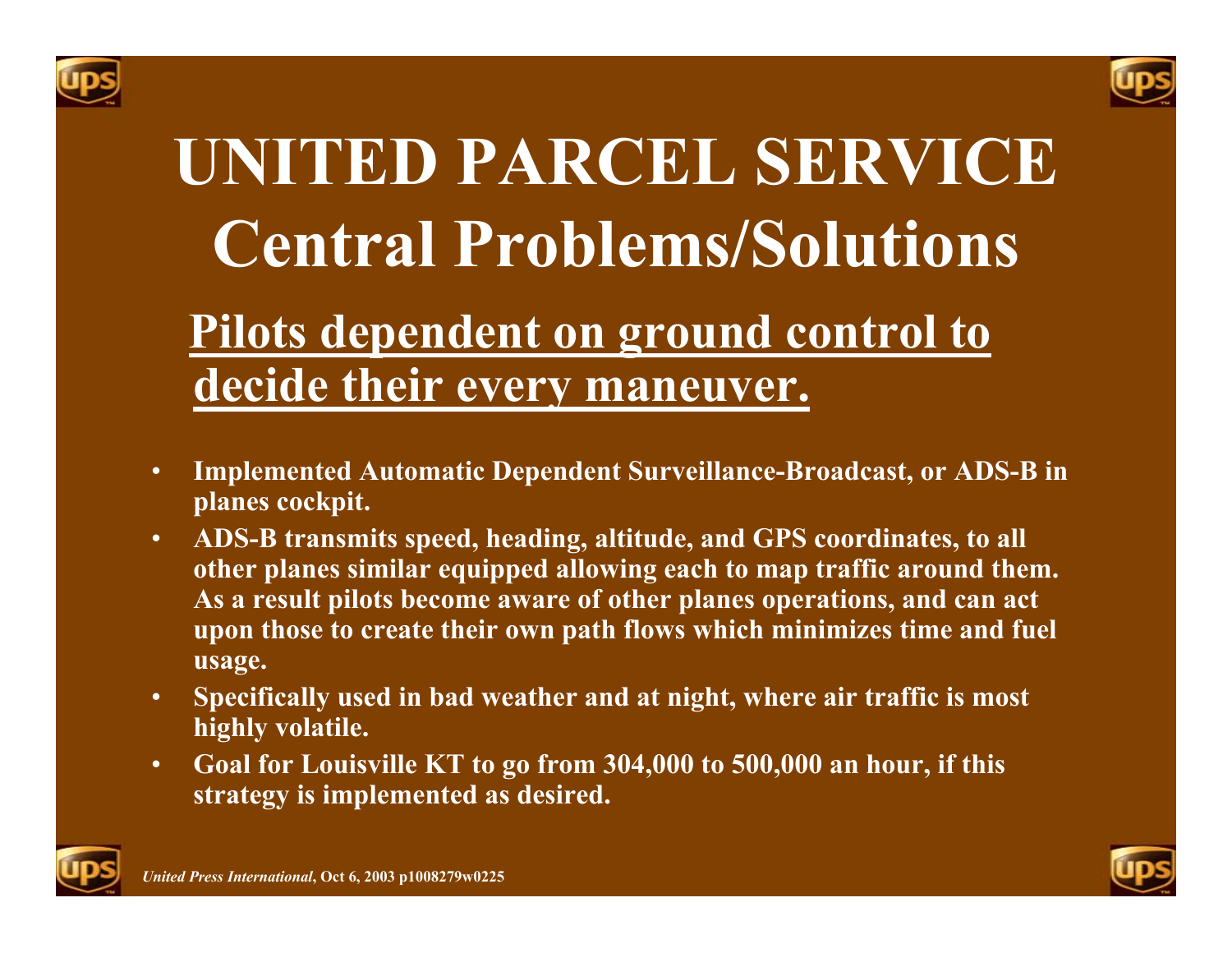



### UNITED PARCEL SERVICE Conclusion

 UPS has remained the leading shipping/logistics firm for a long time. Their integration of the latest technology has kept them differentiated as well as the cost leader. Consumers and business's both rely and trust UPS with their shipping and consulting services





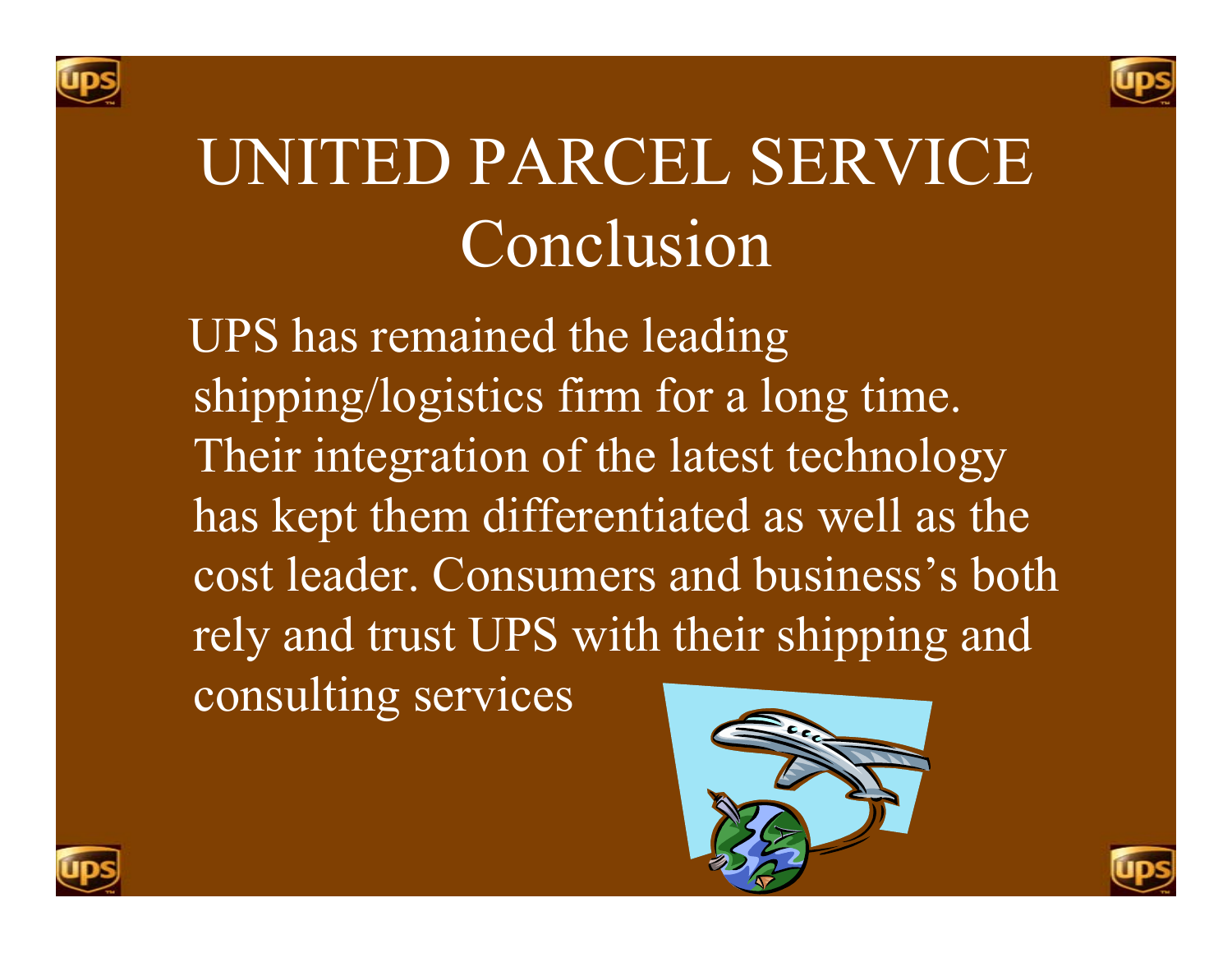





#### UNITED PARCEL SERVICE

#### THE END